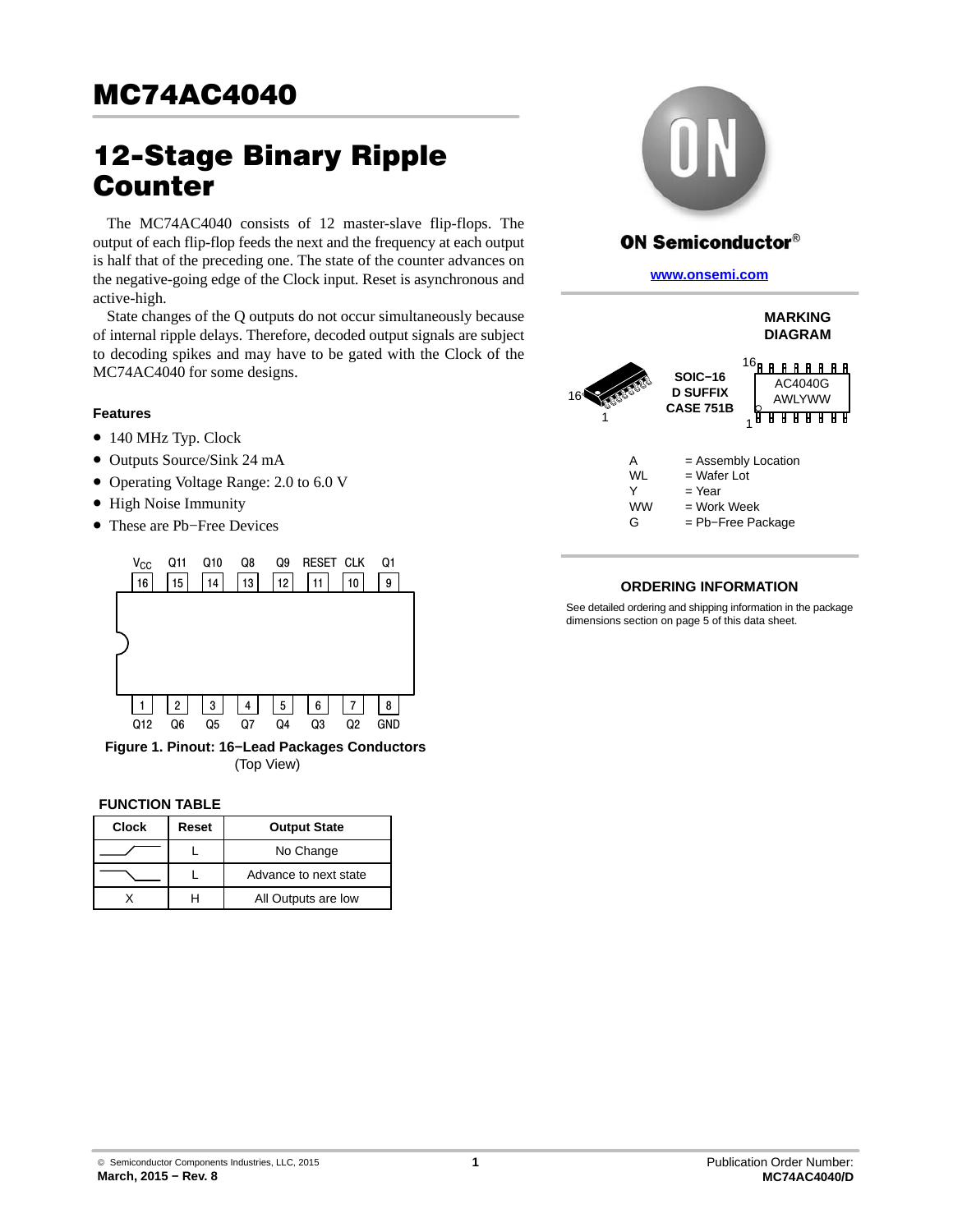

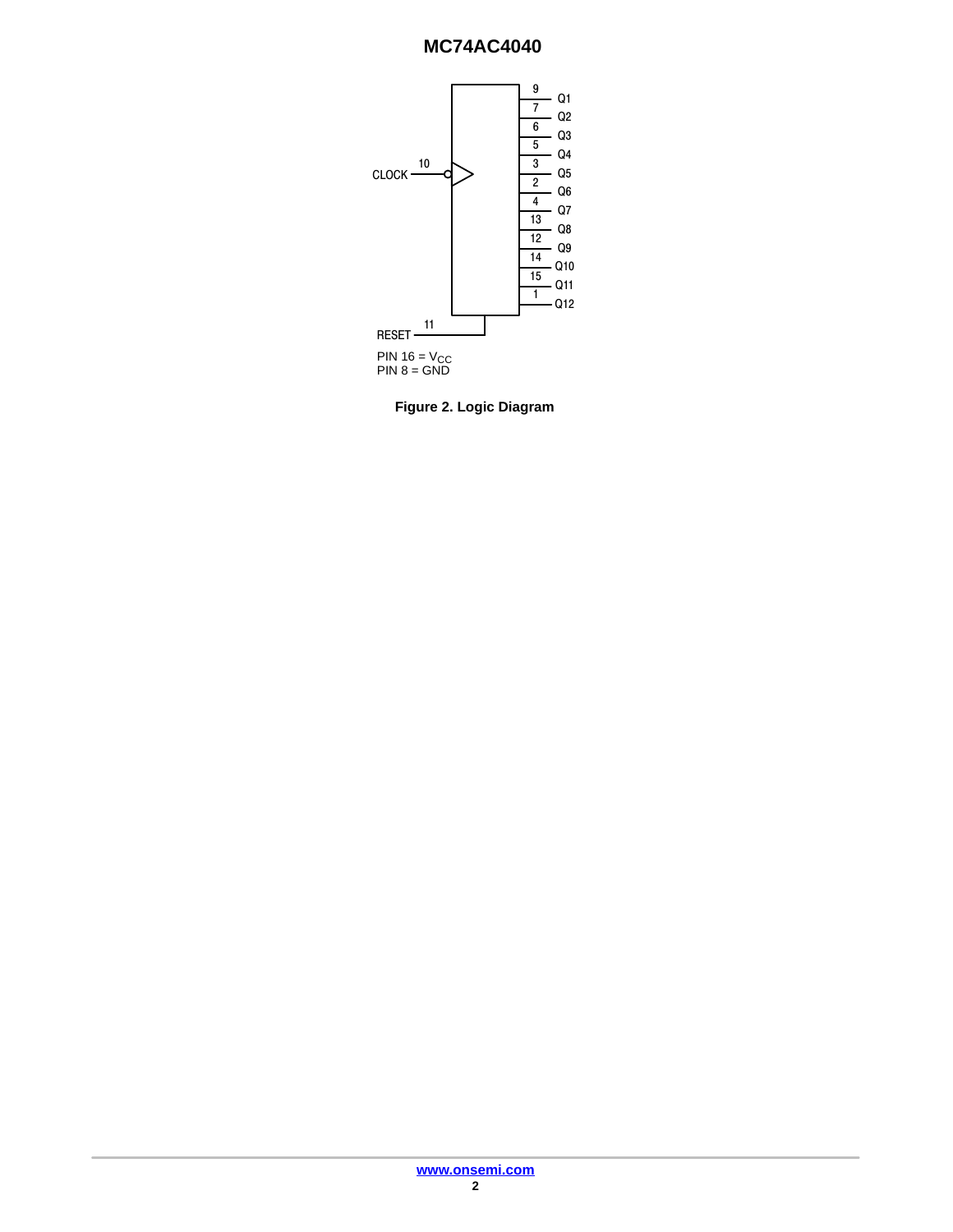#### **MAXIMUM RATINGS**

| Symbol                  | <b>Parameter</b>                                                                                                     | Value                    | Unit        |
|-------------------------|----------------------------------------------------------------------------------------------------------------------|--------------------------|-------------|
| $V_{\rm CC}$            | DC Supply Voltage                                                                                                    | $-0.5$ to $+7.0$         | V           |
| $V_{\parallel}$         | DC Input Voltage                                                                                                     | $-0.5 \leq V_{CC} +0.5$  | V           |
| $V_{\rm O}$             | DC Output Voltage (Note 1)                                                                                           | $-0.5 \leq V_{CC} +0.5$  | V           |
| $I_{IK}$                | DC Input Diode Current                                                                                               | ±20                      | mA          |
| <b>I</b> <sub>OK</sub>  | DC Output Diode Current                                                                                              | ±50                      | mA          |
| l <sub>O</sub>          | DC Output Sink/Source Current                                                                                        | ±50                      | mA          |
| $_{\rm{lcc}}$           | DC Supply Current per Output Pin                                                                                     | ±50                      | mA          |
| <b>I</b> GND            | DC Ground Current per Output Pin                                                                                     | ±50                      | mA          |
| <b>T</b> <sub>STG</sub> | Storage Temperature Range                                                                                            | $-65$ to $+150$          | $^{\circ}C$ |
| $T_{L}$                 | Lead temperature, 1 mm from Case for 10 Seconds                                                                      | 260                      | $^{\circ}C$ |
| $T_J$                   | Junction temperature under Bias                                                                                      | $+150$                   | $^{\circ}C$ |
| $\theta_{\mathsf{JA}}$  | Thermal Resistance (Note 2)                                                                                          | 69.1                     | °C/W        |
| $P_D$                   | Power Dissipation in Still Air at 65°C (Note 3)                                                                      | 500                      | mW          |
| <b>MSL</b>              | <b>Moisture Sensitivity</b>                                                                                          | Level 1                  |             |
| $F_R$                   | <b>Flammability Rating</b><br>Oxygen Index: 30% - 35%                                                                | UL 94 V-0 @ 0.125 in     |             |
| <b>VESD</b>             | <b>ESD Withstand Voltage</b><br>Human Body Model (Note 4)<br>Machine Model (Note 5)<br>Charged Device Model (Note 6) | > 2000<br>> 200<br>>1000 | $\vee$      |
| Latch-Up                | Latch-Up Performance Above $V_{CC}$ and Below GND at 85 $\degree$ C (Note 7)                                         | ±100                     | mA          |

Stresses exceeding those listed in the Maximum Ratings table may damage the device. If any of these limits are exceeded, device functionality should not be assumed, damage may occur and reliability may be affected.

1. I<sub>O</sub> absolute maximum rating must be observed.<br>2. The package thermal impedance is calculated in accordance with JESD51−7.

3. 500 mW at 65°C; derate to 300 mW by 10 mW/ from 65°C to 85°C.

4. Tested to EIA/JESD22−A114−A.

5. Tested to EIA/JESD22−A115−A.

6. Tested to JESD22−C101−A.

7. Tested to EIA/JESD78.

#### **RECOMMENDED OPERATING CONDITIONS**

| Symbol         | <b>Parameter</b>                                                                                                         | Min   | Max             | Unit        |
|----------------|--------------------------------------------------------------------------------------------------------------------------|-------|-----------------|-------------|
| Vcc            | DC Supply Voltage (Referenced to GND)                                                                                    | 2.0   | 6.0             |             |
| VIN/VOUT       | Input Voltage, Output Voltage (Referenced to GND)                                                                        |       | $V_{\rm CC}$    |             |
| Т <sub>А</sub> | Operating Temperature, All Package Types                                                                                 | $-40$ | $+85$           | $^{\circ}C$ |
| $t_r/t_f$      | Input Rise/Fall Time<br>$V_{\text{CC}} = 3.0 \text{ V}$<br>$V_{\rm CC}$ = 4.5 V<br>(Figure 1)<br>$V_{\text{CC}} = 5.5 V$ |       | 150<br>40<br>25 | ns/V        |

Functional operation above the stresses listed in the Recommended Operating Ranges is not implied. Extended exposure to stresses beyond the Recommended Operating Ranges limits may affect device reliability.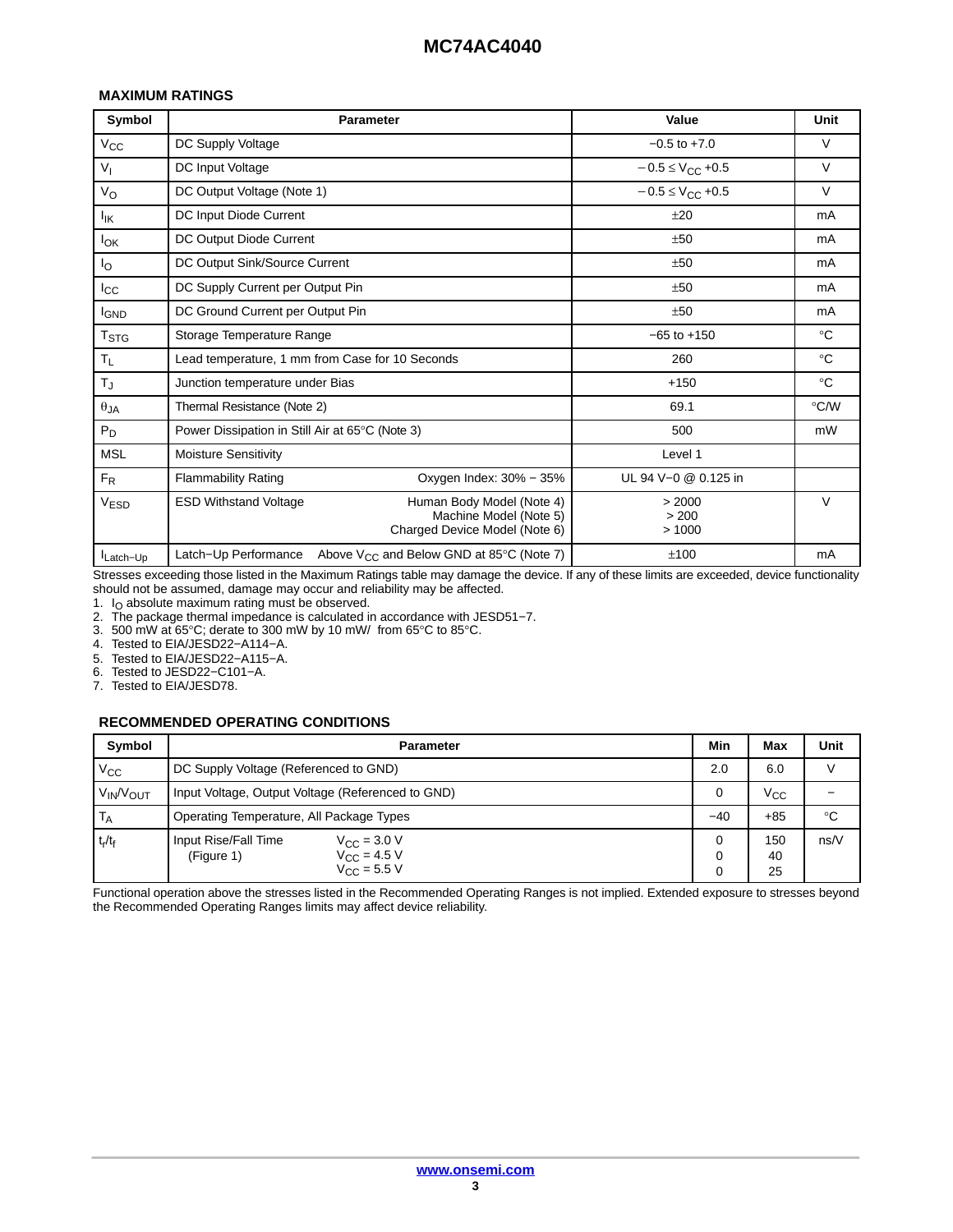### **DC CHARACTERISTICS** (unless otherwise specified)

| Symbol         | <b>Parameter</b>                 | Value | Unit |                                                                                         |
|----------------|----------------------------------|-------|------|-----------------------------------------------------------------------------------------|
| <sub>ICC</sub> | Maximum Quiescent Supply Voltage | 80    | μA   | $V_{in}$ = $V_{CC}$ or GND<br>$V_{CC}$ = 5.5 V, T <sub>A</sub> = Worst Case             |
| lcc.           | Maximum Quiescent Supply Current | 8.0   | иA   | $V_{in} = V_{CC}$ or GND<br>$V_{\text{CC}} = 5.5$ V, T <sub>A</sub> = 25 <sup>°</sup> C |

## **DC CHARACTERISTICS**

|                 |                                   |                   | <b>74AC</b>                                                                      |                      | <b>74AC</b>                                        |        |                                                                                           |
|-----------------|-----------------------------------|-------------------|----------------------------------------------------------------------------------|----------------------|----------------------------------------------------|--------|-------------------------------------------------------------------------------------------|
|                 |                                   | $V_{CC}$          | $T_A = +25^{\circ}C$                                                             |                      | $T_A = -40^\circ \text{C}$ to $+85^\circ \text{C}$ |        |                                                                                           |
| Symbol          | <b>Parameter</b>                  | (V)               | Typ                                                                              |                      | <b>Guaranteed Limits</b>                           |        | <b>Conditions</b>                                                                         |
| $V_{IH}$        | Minimum High Level Input Voltage  | 3.0<br>4.5<br>5.5 | $\overline{\phantom{0}}$<br>$\overline{\phantom{0}}$                             | 2.1<br>3.15<br>3.85  | 2.1<br>3.15<br>3.85                                | $\vee$ | $V_{\text{OUT}} = 0.1 V$<br>or $V_{CC}$ – 0.1 V                                           |
| $V_{IL}$        | Maximum Low Level Input Voltage   | 3.0<br>4.5<br>5.5 | $\overline{\phantom{0}}$<br>$\overline{\phantom{0}}$<br>$\overline{\phantom{0}}$ | 0.9<br>1.35<br>1.65  | 0.9<br>1.35<br>1.65                                | $\vee$ | $V_{\text{OUT}} = 0.1 V$<br>or $V_{CC}$ – 0.1 V                                           |
| V <sub>OH</sub> | Minimum High Level Output Voltage | 3.0<br>4.5<br>5.5 | 2.99<br>4.49<br>5.49                                                             | 2.9<br>4.4<br>5.4    | 2.9<br>4.4<br>5.4                                  | $\vee$ | $IOIJT$ = -50 µA                                                                          |
|                 |                                   | 3.0<br>4.5<br>5.5 | $\qquad \qquad -$<br>$\equiv$                                                    | 2.56<br>3.86<br>4.86 | 2.46<br>3.76<br>4.76                               | $\vee$ | * $V_{IN}$ = $V_{IL}$ or $V_{IH}$<br>$-12$ mA<br>$-24 \text{ mA}$<br>$I_{OH}$<br>$-24$ mA |
| $V_{OL}$        | Maximum Low Level Output Voltage  | 3.0<br>4.5<br>5.5 | 0.002<br>0.001<br>0.001                                                          | 0.1<br>0.1<br>0.1    | 0.1<br>0.1<br>0.1                                  | $\vee$ | $I_{OUT} = 50 \mu A$                                                                      |
|                 |                                   | 3.0<br>4.5<br>5.5 | $\qquad \qquad -$                                                                | 0.36<br>0.36<br>0.36 | 0.44<br>0.44<br>0.44                               | $\vee$ | * $V_{IN}$ = $V_{IL}$ or $V_{IH}$<br>$12 \text{ mA}$<br>24 mA<br>$I_{OL}$<br>24 mA        |
| $I_{IN}$        | Maximum Input Leakage Current     | 5.5               | $\overline{\phantom{m}}$                                                         | ±0.1                 | ±1.0                                               | μA     | $V_1 = V_{CC}$ , GND                                                                      |
| loLD            | Minimum Dynamic Output Current†   | 5.5               | $\overline{\phantom{0}}$                                                         | $\qquad \qquad -$    | 75                                                 | mA     | $V_{OLD}$ = 1.65 V Max                                                                    |
| <b>I</b> OHD    |                                   | 5.5               |                                                                                  |                      | $-75$                                              | mA     | $VOHD = 3.85 V Min$                                                                       |

\*All outputs loaded; thresholds on input associated with output under test.

†Maximum test duration 2.0 ms, one output loaded at a time.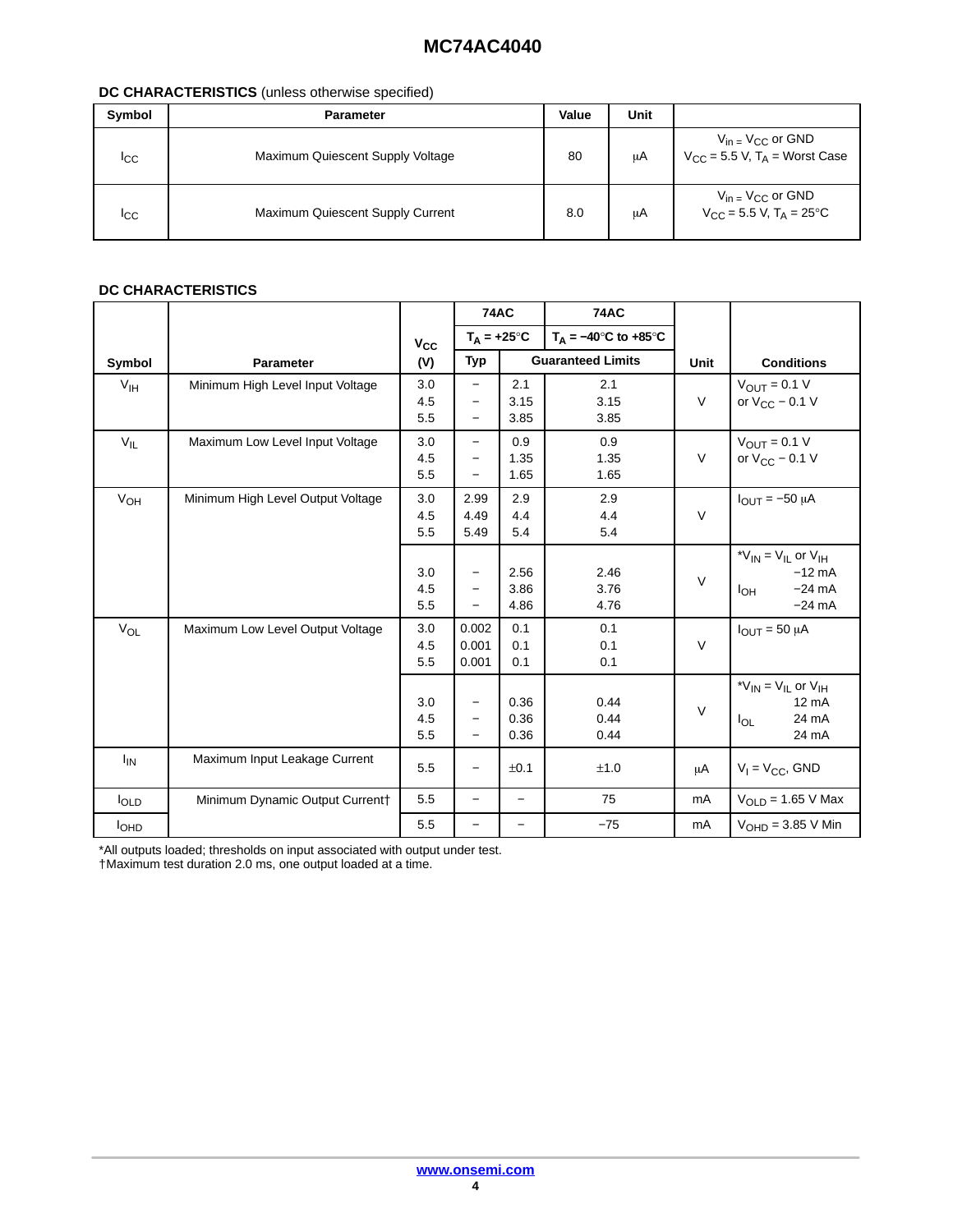<span id="page-4-0"></span>

| AC CHARACTERISTICS (For Figures and Waveforms - See Section 3 of the ON Semiconductor FACT Data Book, DL138/D) |  |  |
|----------------------------------------------------------------------------------------------------------------|--|--|
|                                                                                                                |  |  |

|                                    |                                                |            |               | <b>74AC</b>                                   |                                               |                  | <b>74AC</b>                         |            |          |
|------------------------------------|------------------------------------------------|------------|---------------|-----------------------------------------------|-----------------------------------------------|------------------|-------------------------------------|------------|----------|
|                                    |                                                | $V_{CC}$ * |               | $T_A = +25^{\circ}C$<br>$C_L = 50$ pF         |                                               | $C_L = 50$ pF    | $T_A = -40^\circ \text{C}$ to +85°C |            |          |
| Symbol                             | <b>Parameter</b>                               | (V)        | Min           | Typ                                           | Max                                           | Min              | Max                                 | Unit       | Fig. No. |
| $f_{\text{max}}$                   | Maximum Clock<br>Frequency                     | 3.3<br>5.0 | 110<br>130    | 120<br>140                                    | $\qquad \qquad -$<br>$\overline{\phantom{0}}$ | 100<br>120       |                                     | <b>MHz</b> |          |
| n <sub>CP</sub> to Q1              | <b>Propagation Delay</b><br>$n_{CP}$ to Q1     | 3.3<br>5.0 | 2.0<br>2.0    | $\qquad \qquad -$<br>$\overline{\phantom{m}}$ | 11<br>8.0                                     | 2.0<br>2.0       | 14<br>10                            | ns         |          |
| $Q_n$ to $Q_n$ +1                  | <b>Propagation Delay</b><br>$Q_n$ to $Q_n + 1$ | 3.3<br>5.0 | $\Omega$<br>0 | $\qquad \qquad -$<br>$\overline{\phantom{m}}$ | 5.5<br>3.5                                    | $\mathbf 0$<br>0 | 6.5<br>4.5                          | ns         |          |
| MR to Q<br>t <sub>HL</sub>         | <b>Propagation Delay</b><br>MR to Q            | 3.3<br>5.0 | 3.0<br>3.0    | -<br>$\overline{\phantom{m}}$                 | 12<br>10                                      | 3.0<br>3.0       | 15<br>12                            | ns         |          |
| $t_{rec}$<br>$n_{\text{CP}}$ to MR | <b>Recovery Time</b>                           | 3.3<br>5.0 | $\Omega$<br>0 | $-2.5$<br>$-1.5$                              | $\qquad \qquad -$<br>$\qquad \qquad -$        | 0<br>$\mathbf 0$ |                                     | ns         |          |
| $t_w n_{\text{CP}}$                | Minimum Pulse Width<br>Clock Pin               | 3.3<br>5.0 | 4.0<br>3.0    | 3.5<br>2.5                                    | —<br>$\overline{\phantom{m}}$                 | 4.5<br>3.5       |                                     | ns         |          |
| $t_w$ MR                           | Minimum Pulse Width<br>Master Reset            | 3.3<br>3.0 | 4.0<br>3.0    | 3.5<br>$2.5\,$                                | —<br>-                                        | 4.5<br>3.5       |                                     | ns         |          |

\*Voltage Range 3.3 V is 3.3 V ±0.3 V.

\*Voltage Range 5.0 V is 5.0 V ±0.5 V.

#### **CAPACITANCE**

| <b>Symbol</b>   | <b>Parameter</b>                     | Value<br>Typ | Unit | <b>Test Conditions</b>  |
|-----------------|--------------------------------------|--------------|------|-------------------------|
| $C_{\text{IN}}$ | Input Capacitance                    | 4.5          | рF   | $V_{\text{C}C} = 5.0 V$ |
| $C_{PD}$        | <b>Power Dissipation Capacitance</b> | 50           | рF   | $V_{\text{CC}} = 5.0 V$ |

## **ORDERING INFORMATION**

| <b>Part Number</b> | Package              | Shipping <sup><math>\dagger</math></sup> |
|--------------------|----------------------|------------------------------------------|
| MC74AC4040DG       | SOIC-16<br>(Pb-Free) | 48 Units / Rail                          |
| MC74AC4040DR2G     | SOIC-16<br>(Pb-Free) | 2500 / Tape & Reel                       |

†For information on tape and reel specifications, including part orientation and tape sizes, please refer to our Tape and Reel Packaging Specifications Brochure, BRD8011/D.